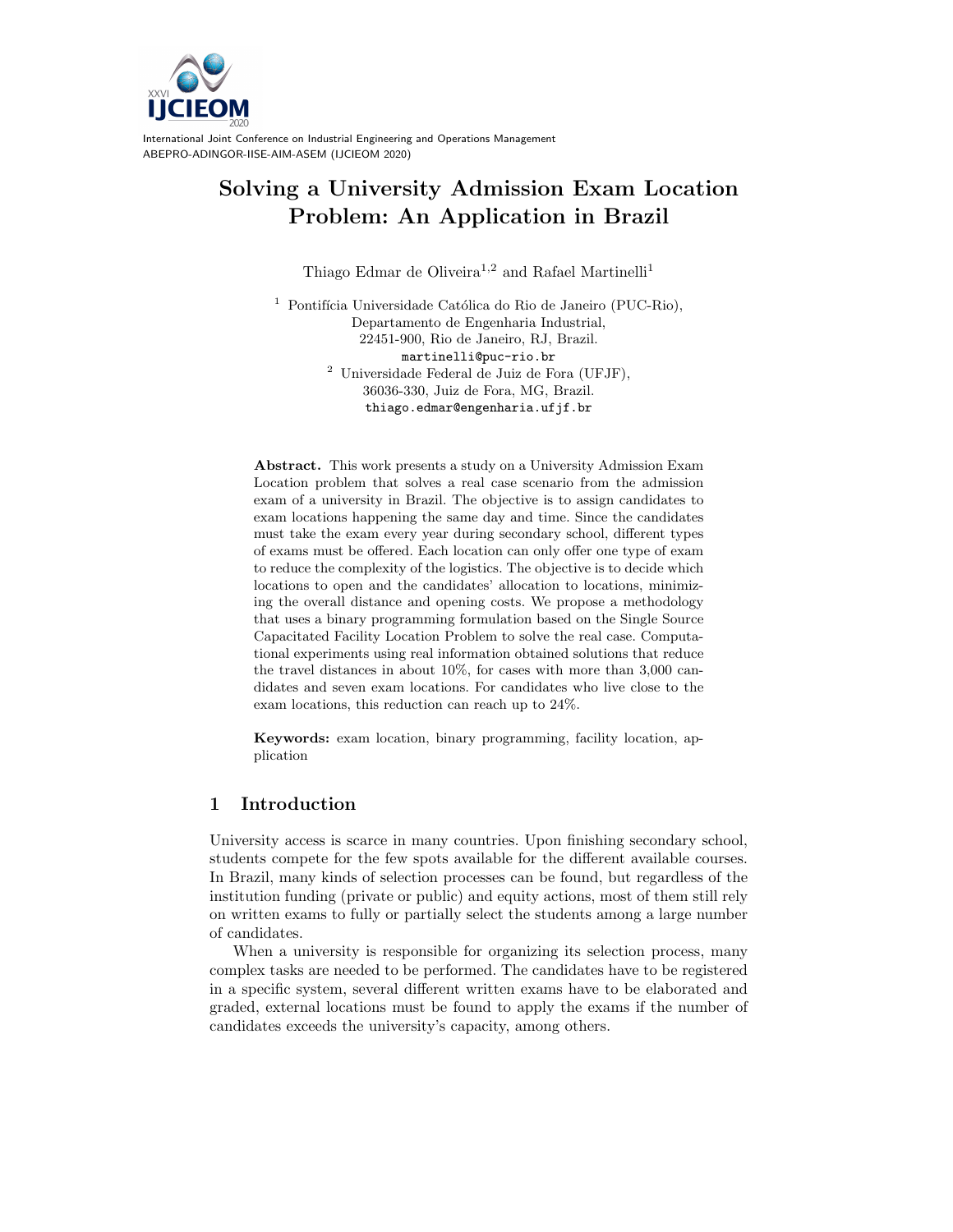

> We are interested in the problem which arises in the case where the university is unable to apply the exam only in its campus, requiring the selection of external locations to host most of the candidates. This limitation is a common issue not only for the university selection process but for any other selection process with a large number of candidates, such as for the selection of public jobs.

> The problem is then defined as the selection of exam locations from a set of available locations, each one with a given capacity and incurring in a different cost. This selection is influenced by the candidates who are not supposed to travel long distances to take their exams. Moreover, different candidates may take different tests due to field-specific requirements or different levels of knowledge. The objective is then to minimize a balance between the total location opening costs and the total travel distance of all candidates. We call this problem the University Admission Exam Location Problem (UAELP).

> The improvement in the UAELP planning may result in several significant impacts. On the social side, the reduction in candidates' average journey size, also reducing public traffic before and after the exam. On the economic side, for the university, by optimally choosing the exam locations, and for the students, again by reducing their journeys, thus reducing the expenses with fuel, taxis, apps rides. Finally, we can also mention the environmental impact, like any optimization involving transportation, which indirectly reduces fuel consumption.

> We present a methodology to solve the UAELP. It uses an integer programming formulation that extends a facility location formulation [18], by considering different types of exams and imposing a given location to host only one type of exam. This formulation is then used to solve a real-case arising from a Brazilian university. The results are compared against the real planning created and executed by the university at the time.

> In the next section, we present a brief literature review. In Section 3, we present the methodology for solving the problem. Section 4 explains the real-life application, shows the computational experiments, and analyze the results with real planning. Finally, Section 5 concludes the work and points to the avenues of future research.

### 2 Literature Review

Across the literature, it is possible to find works related to the planning of exam times, such as the University Exam Timetabling Problem [21], which, besides the exam times, also schedules rooms, people to watch the tests, among others. Another type of university-related topic is the College Admission Problem [7], which asks a matching between schools and candidates, based on their preferences, part of what is commonly called the College-Choice Process [5]. Some works apply facility location models in the subject of Education [2, 3], but with different objectives from the one discussed in this paper.

To the best of our knowledge, no work deals directly with the UAELP. Some studies with similar content can be found, such as [1], which conducted research that addresses our study's subject, but with some limitations. Although it has the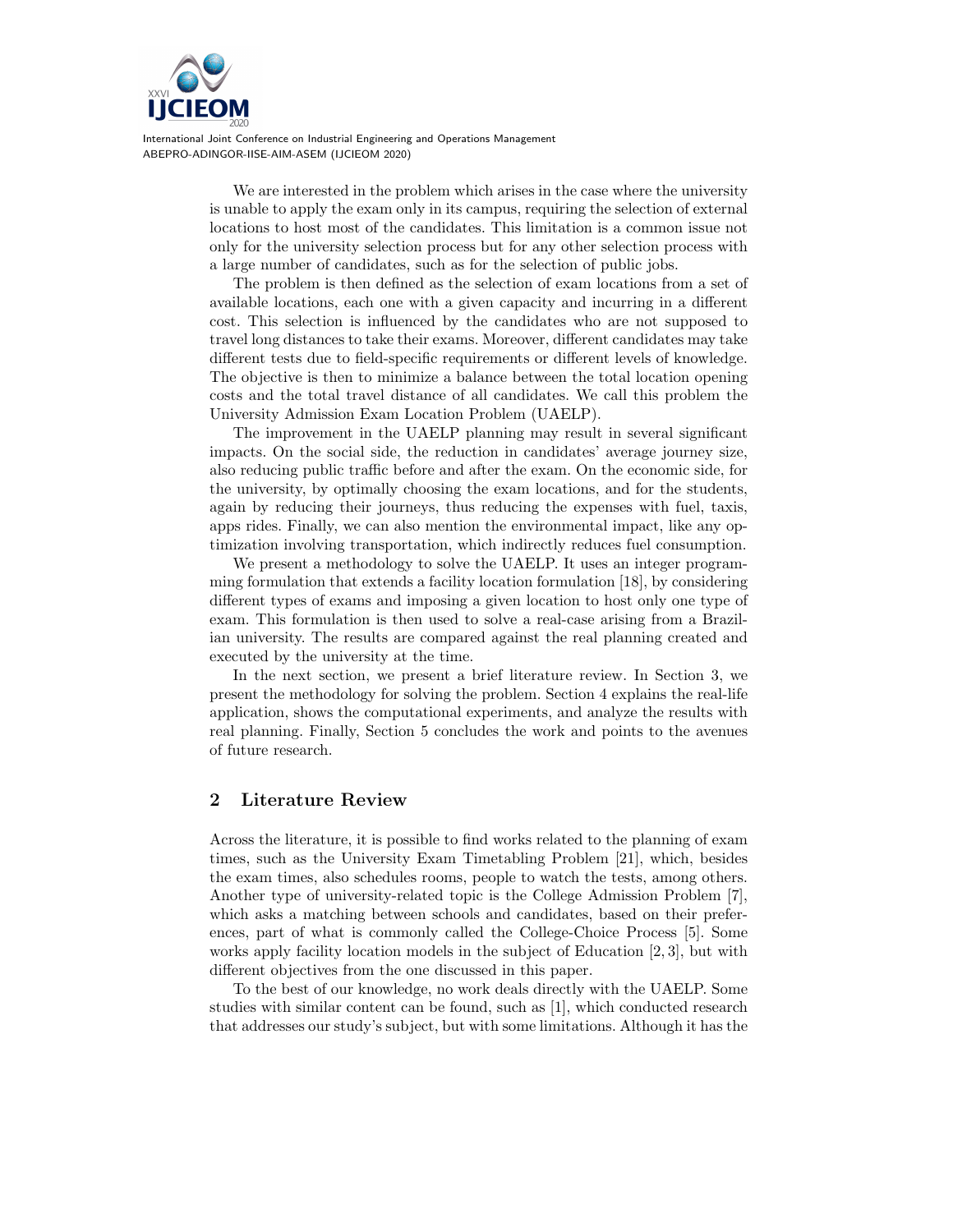

> same objective – to reduce the displacement of the candidates – the approach is significantly different. To achieve the objective, they propose choosing the cities with a higher concentration of candidates in the vicinity, not involving the distances performed within those cities. Still, their approach does not assign the candidates to a location or city and, most importantly, it does not use the current exam data, but uses the data from the last selection process to plan the next one. This decision can present a significant limitation to the model, since there could be notable changes from one exam to another, mainly in the number of candidates, making the optimization ineffective. This difference can be seen in the article itself, in which only one in five simulations has shown significant improvement; in two of these simulations, there were even negative results or no gains.

> The study developed by [11] shows strong similarities with this paper, even presenting a resembling mathematical model. However, both works have entirely different purposes, with their approach aimed at reducing the displacement performed by students within the area of a university and also not assigning individuals to a location, assigning subjects to classrooms instead.

> Despite the lack of direct correlation, as the UAELP is an extension of the Single Source Capacitated Facility Location Problem [18], a vast literature can be found for its base problem. There is a large production of works related to the facility location subject with different approaches, presenting a wide range of mathematical models, heuristic algorithms, and theoretical analyses [10, 16]. It is a very relevant topic when it comes to supply chain management, as shown by the in-depth analysis of [14], but also especially in areas such as health care  $[4, 8, 1]$ 20] and humanitarian logistics [6, 12, 15]. Moreover, like the approach presented in this work, it is widespread in facility location problems, the use of geographic information systems (GIS), as in [13, 17]. Finally, the reader is referred to [19] for a survey of discrete facility location problems.

# 3 Methodology

We propose a methodology to allocate candidates to the exam locations. We divided the task into four consecutive stages, as shown in Figure 1, the first one being the data collection, followed by the acquisition of distances, a preprocessing stage, the mathematical model application, and finally the solution analyses and implementation.



Fig. 1. Stages of the Proposed Methodology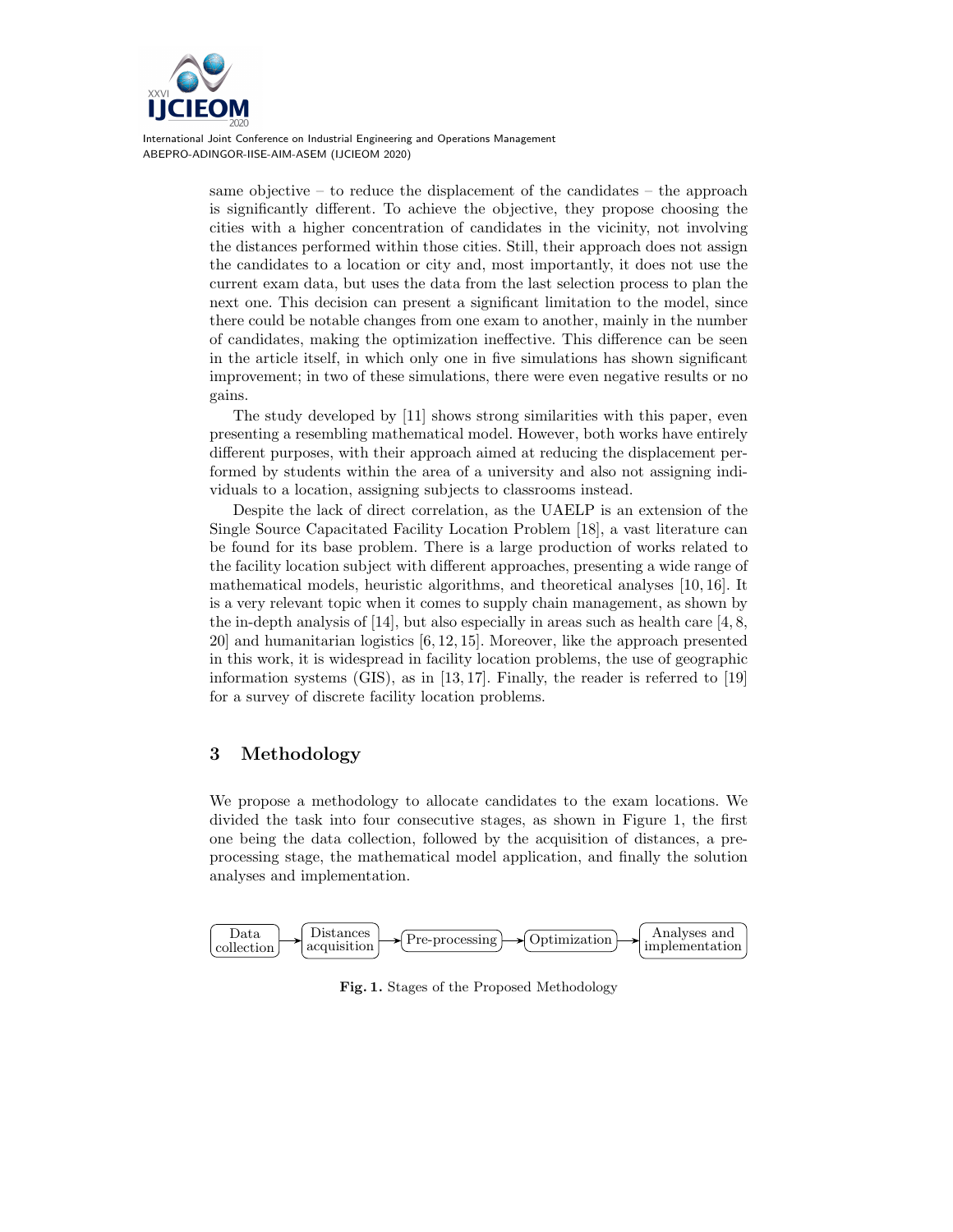

### 3.1 Data Collection and Distance Acquisition

The input data needed are the addresses of the candidates and the addresses of the exam locations. For the cases on which there is more than one type of exam – tests with different contents to specific candidates, the information on which kind of exam each candidate has to take is also required. The addresses collection must be done with the collaboration of the institution that owns the exam, and consequently, its database. Thus, the university must provide the candidates' addresses, as well as the exam type that each candidate has registered in case of different contents. The same goes for acquiring the addresses of the test sites.

One of the main steps of the proposed method, and possibly the most difficult, as it requires careful treatment and analysis of the data, is the phase of obtaining the distances between candidates and examination sites. For this, it is necessary to use a tool that provides these distances. Currently, many tools can perform this task, most of which charge for their use (commonly, they do not charge a limited amount of data at the beginning of the use). Among them, we can highlight Google Maps<sup>3</sup> and Bing Maps<sup>4</sup>. There are also free platforms, with Open Street Maps<sup>5</sup> and  $QGIS^6$  being the most notorious. As a large amount of distance queries is expected, there is the need to develop an automated script for the task of querying these distances on the chosen platform, which usually offers an API (application programming interface).

#### 3.2 Pre-processing

After the acquisition of the distances, a pre-processing stage must be performed before using the mathematical formulation to obtain a solution. This stage is essential to identify data inconsistencies and to define which information will be passed for the formulation. A paramount concern is how to deal with candidates for whom the map tool was unable to locate using the given address or to obtain the distance to at least one exam location. In such a situation, we decided to disregard any distance from the candidate to exam locations, but still considering his allocation, as he is going to take the exam anyway. If the percentage of candidates with this inconsistency is high, the whole result may be compromised.

Another concern is about the candidates living far from all exam locations. Those candidates will not leave their homes on the exam day. Usually, they travel beforehand to a place closer to the exam location and travel from there on the day. Since it is not possible to know the exact travel origin for them, a distance cutoff must be considered. Candidates exceeding this cutoff will have the same treatment as the ones with data inconsistency. All distances between their addresses and exam locations will be set to zero, but they will be allocated to an exam location anyway.

<sup>3</sup> https://www.google.com/maps

<sup>4</sup> https://www.bing.com/maps

<sup>5</sup> https://www.openstreetmap.org

 $6 \text{ https://www.qgis.org}$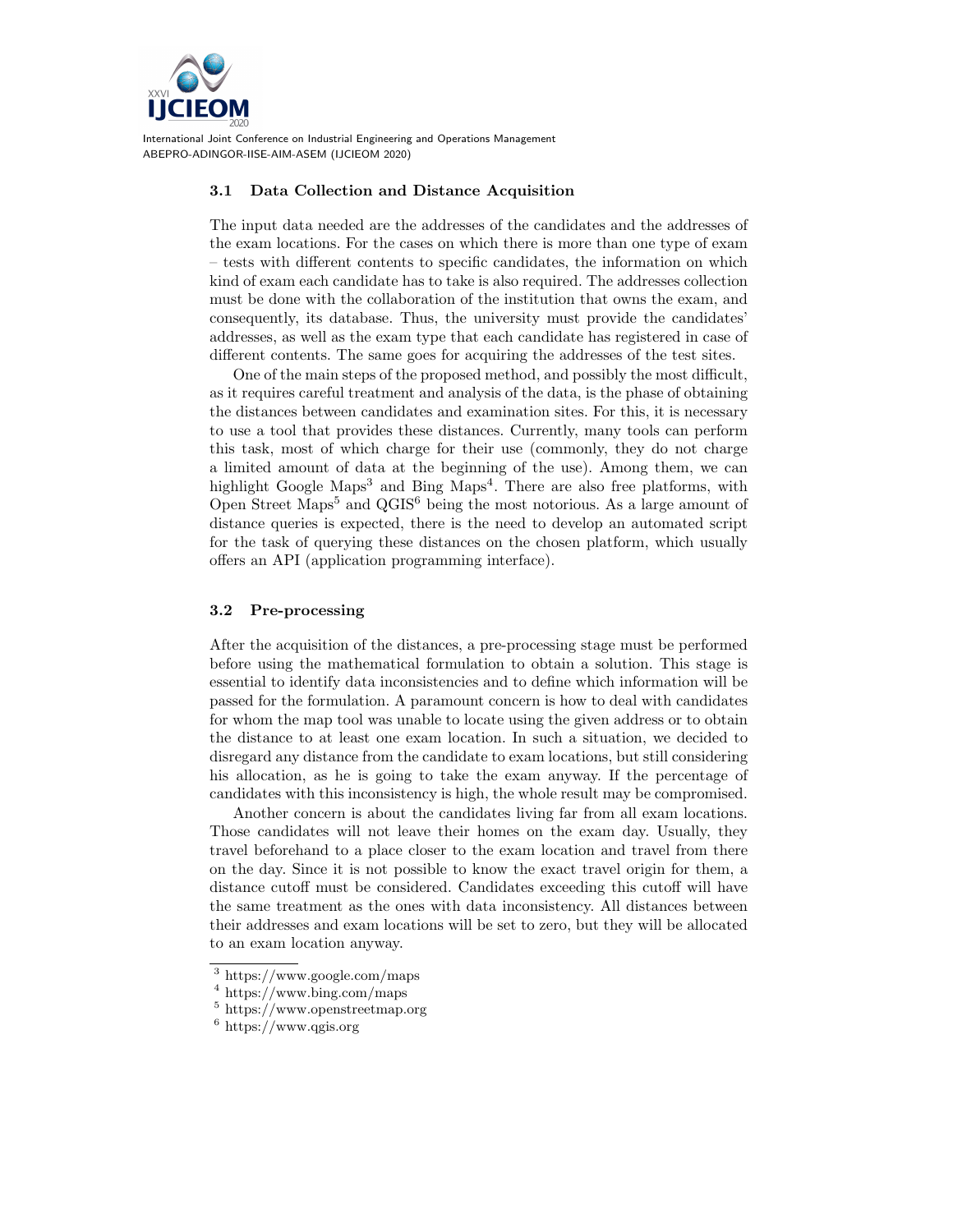

#### 3.3 Mathematical Formulation

As mentioned previously, the proposed mathematical formulation is an extension of the original formulation of the Single Source Capacitated Facility Location Problem [18]. Let  $C, L$ , and  $T$  be the set of candidates, locations, and exams types, respectively, obtained in the previous stages. The set of candidates eligible to take the exam of a given type is defined as  $C_t$ . The distance between the candidates and the locations is given by  $d_{ij}$ , where  $i \in C$  and  $j \in L$ . The cost of using a location to offer any exam is  $c_j$ , and, if it is opened, it provides a capacity of  $Q_j$  candidates. We introduce two binary variables,  $x_{ij}$  and  $y_j^t$ , representing whether candidate  $i \in C$  is assigned to location  $j \in L$ , and whether location  $j \in L$  offers the exam of type  $t \in T$ , respectively. Note that variables  $y_j^t$  are also responsible for controlling whether a location  $j \in L$  is opened at all. The integer programming formulation is presented as follows.

$$
\min \sum_{i \in C} \sum_{j \in L} d_{ij} x_{ij} + \sum_{j \in L} \sum_{t \in T} c_j y_j^t \tag{1}
$$

subject to

$$
\sum_{j \in L} x_{ij} = 1 \qquad \qquad \forall i \in C \qquad (2)
$$

$$
\sum_{t \in T} y_j^t \le 1 \qquad \qquad \forall j \in L \tag{3}
$$

$$
\sum_{i \in C_t} x_{ij} \le Q_j y_j^t \qquad \qquad \forall j \in L, t \in T \tag{4}
$$

$$
x_{ij} \in \{0, 1\} \qquad \qquad \forall i \in C, j \in P \tag{5}
$$

$$
y_j^t \in \{0, 1\} \qquad \forall j \in P, t \in T \tag{6}
$$

The objective function (1) minimizes the total distance between the candidates and their chosen exam locations. Constraints (2) force all candidates to be associated with exactly one location. Constraints (3) imposes a given place to offer only one type of exam. Constraints (4) bind both variables and also limits the number of candidates in a given place. Variables domains are given by (5) and (6).

### 4 Application

#### 4.1 The Real Problem

In Brazil, most of the top-ranked universities are publicly funded. In the past, and for many years, these universities were responsible for organizing their selection processes, called vestibular in Portuguese. Nowadays, there are still many universities that continue to use the vestibular to evaluate the students interested in entering its ranks, despite the Brazilian government's efforts to offer a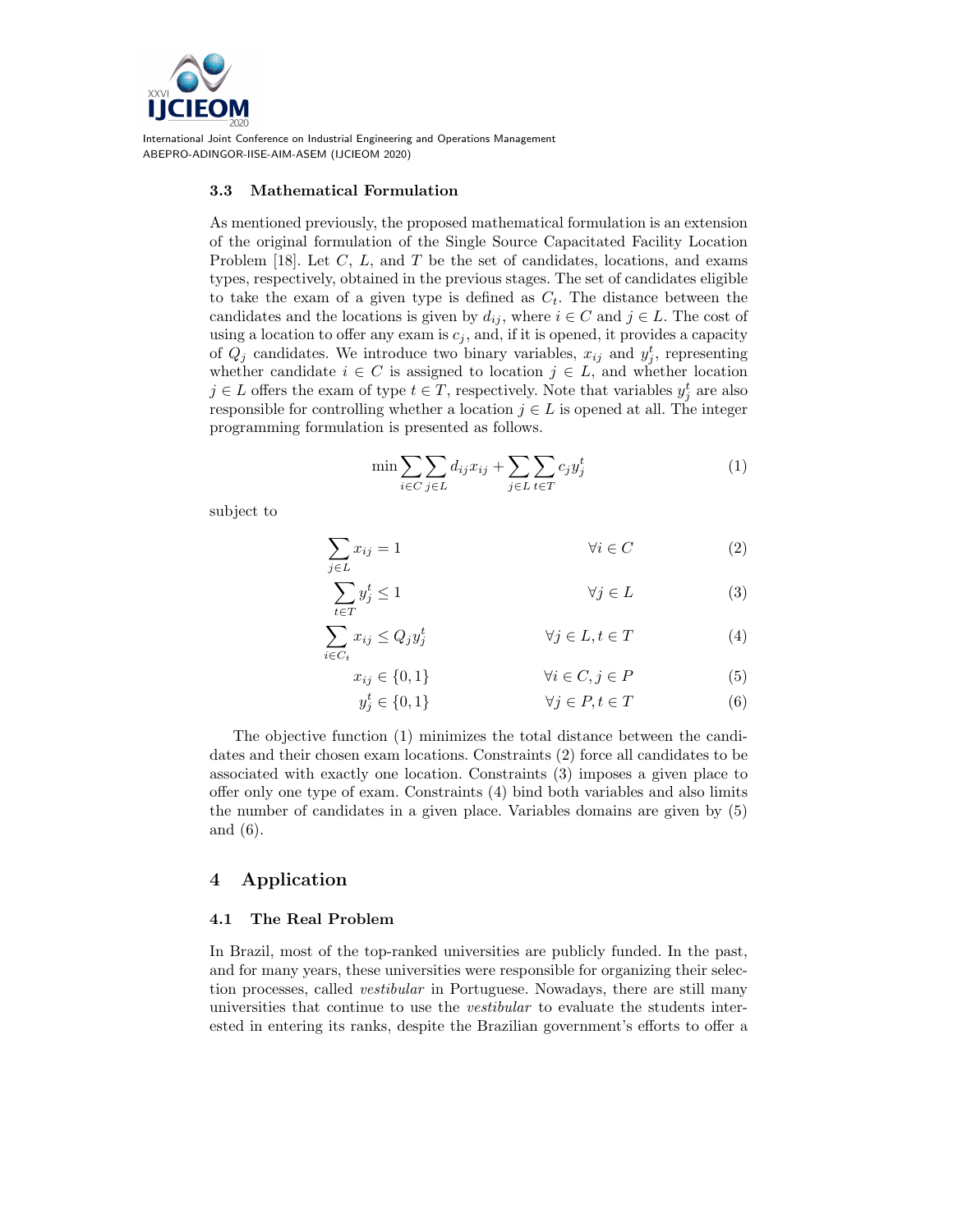

> nationwide test. One of the institutions that have its selection process is the Federal University of Juiz de Fora (UFJF), one of the thirty largest federal colleges in the country in the number of students [9], having offered, for admission in the year 2020, a total of 4,592 positions in its undergraduate courses distributed in two campi, with about 50%, therefore 2,303 vacancies, for its selection process, called Mixed Selective Admission Program (in Portuguese, Programa de Ingresso Seletivo Misto – PISM).

> This exam is divided into three stages – one for each of the years of high school in Brazil –, each stage having a different exam with the content of the specific series in which the candidate is. Thus, this exam is only for students attending regular secondary schools, and it has the goal of integration between higher education and secondary school since it assesses the student's knowledge year by year. At the end of the last stage – which occurs when the candidate completes the last year of secondary school – the grades of the candidate in each of the previous stages are summed so that students can be classified according to the intended course.

> In its last edition, there were exams applied in five cities in two states, with thousands of candidates distributed in 78 test locations, requiring the participation of more than 4,500 people directly involved in the application of the exams, with still hundreds of people working with planning, logistics and subsequent correction and processing of the results. Due to its large scale, the process officially begins in July with the publication of the public call. The exams are applied on the first weekend of December (in two days), with the grading being started already in the week following the exam. The results are published starting in January, for candidates who finished secondary school and, therefore, competing for the available positions. Until March, all grades are published, including candidates from the first stages exams who still do not compete for positions.

> In recent years, the PISM has seen a substantial increase in the number of candidates and, consequently, the logistic challenges into providing a safe, affordable, and efficient exam. For the 2018's admission, for instance, the number of candidates did not reach 30,000, with this amount increasing to 34,000 in 2019, and to more than 40,000 in 2020, with a total increase of 78% from 2015 to the current exam. Such growth has caused considerable impacts in the cities where the exam is applied. Traffic jams and other difficulties caused not only by a large number of people in transit in the exam days but also by the fact that many of these people have to move to exam locations far away of their residences – since their addresses are not taken into account for the allocation of candidates. Those are significant concerns of the university in its effort to provide a calm environment for the candidates.

### 4.2 Data Collection and Distance Acquisition

We applied the proposed methodology for the last edition of the exam (PISM 2020). We used real data from candidates in two of the five cities where the tests were applied, Petrópolis and Volta Redonda, both located in the state of Rio de Janeiro. For candidates of each city, the following procedure was executed.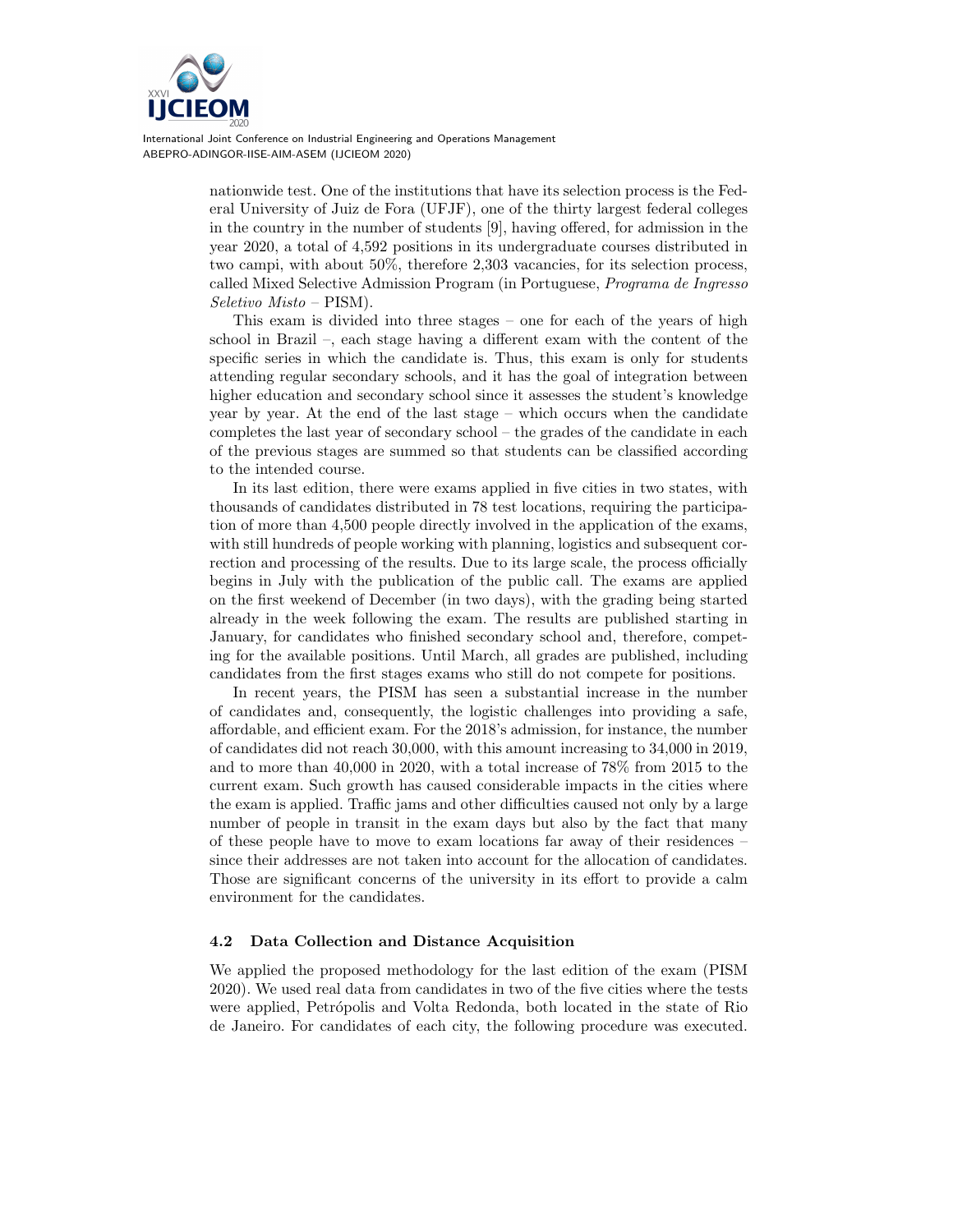

> The candidates' addresses were made available by the university in tables using a random identification code, containing their postal codes and the exam locations where the candidates were allocated in the previous edition of the exam. Thus, there was no access to personal data other than the candidates' addresses, with the impossibility to identify the individuals to which the addresses belong. It is worth highlighting, in this way, the compliance of this work with personal data protection and the right to information privacy for all candidates. The test locations were also made available by the institution, and their addresses were obtained after simple internet searches.

> To acquire the distances between each candidate and each exam location, we developed an algorithm in Python that, using an access key created directly on the Google Maps platform, allows access to the company's routing service through the API Distance Matrix. This service provides distance queries between two registers, taking into account the actual shortest available path and road directions. We chose not to use the Euclidean distance between the points – or any tool that offers this type of distance – due to the obvious problems inherent in this type of calculation, as it completely disregards existing road sections. We decided to use the Google Maps platform in detriment of other alternatives, such as Open Street Maps or Bing Maps, as it is the most widely used geographic information system today, which offers high reliability of the available data.

> For the city of Petrópolis, 25,767 distance queries were performed to the Google Distance Matrix API, corresponding to 3,681 candidates who took the tests in the city multiplied by seven possible exam locations. The query of all requests took an hour and three minutes to run. From the queries results, only 770 (3.0%), returned empty values. The distance queries between the candidates from Volta Redonda and the exam locations took 44 minutes and generated a table of 18,249 entries, considering the total of 2,607 candidates and seven locations. Three hundred fifty queries did not return values, which represent 1.9% of the total.

### 4.3 Pre-processing

From the possession of the distance matrices, we then started processing the data for later use in the mathematical formulation. First, as explained in the methodology, we chose not to discard the candidates with empty distances because even if we do not have their distances to the exam locations, they will be allocated. Thus, these candidates remain in the matrix, but their distances are considered as zero.

We noted vast distances between exam locations and many candidates, such as some who live more than 3,000 kilometers away from the city of exams, which is equivalent to almost two days of uninterrupted driving. Therefore, as also explained in the methodology section, these candidates have their distances set to zero, so they could be allocated, but the formulation would be indifferent about distance costs. The challenge here is to define what distance would be considered as the cutoff parameter. Considering that the average distance between the exam locations in each city does not exceed five kilometers, we decided to set to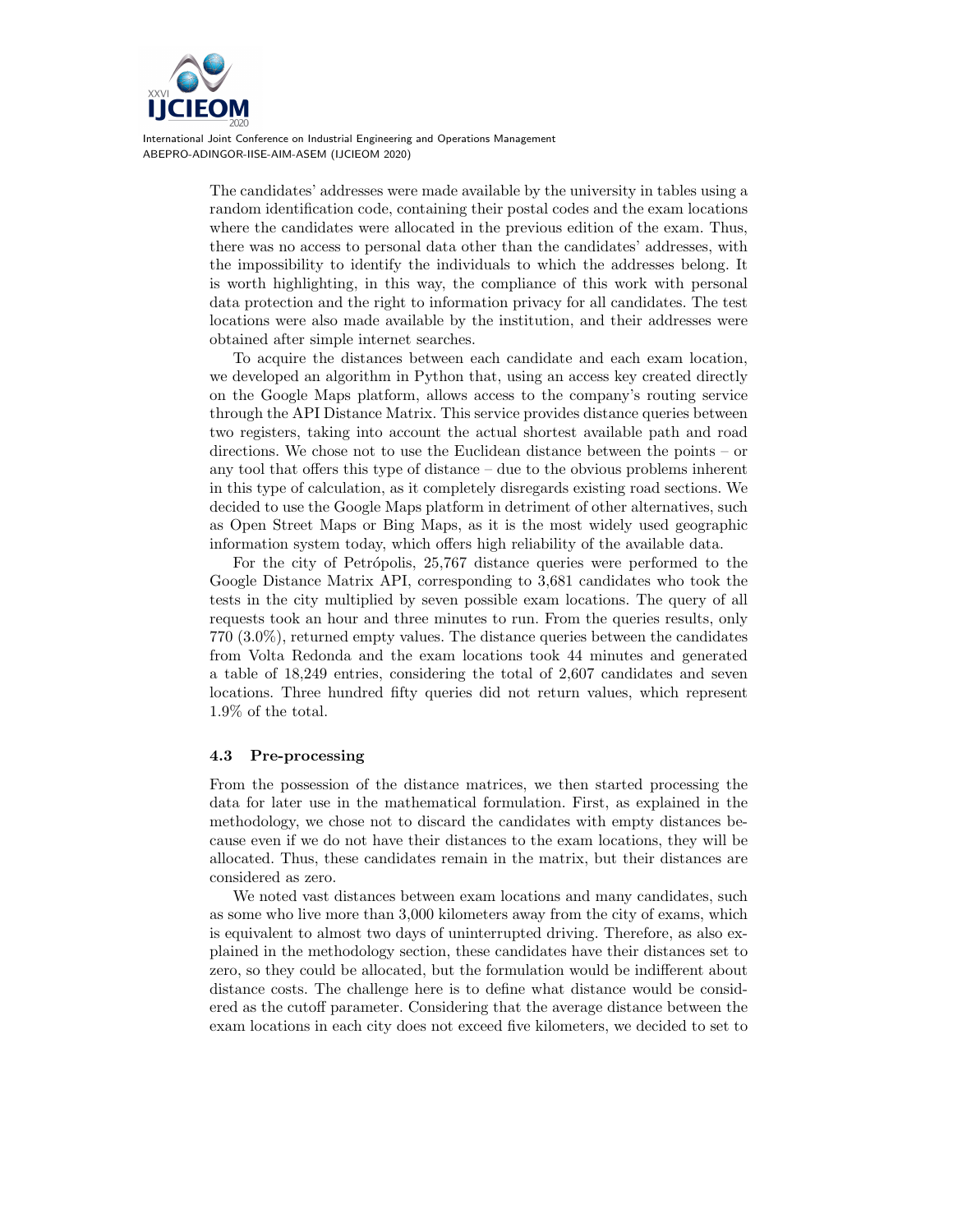

> zero all distances for candidates that are ten times farther than this value, i.e., candidates who live more than 50 kilometers from the exam locations. Most of these candidates will reach the city of the exam previously, not being possible to check their real origin addresses.

> Thus, after applying the proposed treatment, 1,634 entries of the distance matrix for Petrópolis were not set to zero, i.e.,  $44\%$  of the candidates who take the test in this city have addresses that are less than 50km from all exam locations and, therefore, they will be considered in order to minimize their displacement. Applying the same procedure for data referring to the city of Volta Redonda, it was found that about 41% of the candidates attended the established cutoff parameter, which is equivalent to 1,071 candidates.

### 4.4 Results

From the distance matrices generated and treated previously, we solve the mathematical formulation proposed in Section 3.3 in an Intel Core i5 6400 2.7GHz with 16GB of RAM using the AIMMS software in its academic version. Besides the distance matrices, we also input the parameters of the exam site capacity, the parameter that identifies which candidate takes which type of test, and the parameter of logistical cost to open an exam site. It is defined as a large value that impacts the calculation of the objective function.

The running times for both cities were small, 58 seconds for Petrópolis, and 38 seconds for Volta Redonda. After subtracting the logistical cost of opening the exam locations from the objective function value, we obtained a total travel distance of 15,078 kilometers for the city of Petrópolis and 15,326 kilometers for the city of Volta Redonda.

To assess the quality of the solutions, we have calculated the total distance between the candidate addresses and the exam locations where they were allocated in the previous selection process. We used the same distance matrices previously obtained after the pre-processing stage, disregarding candidates with query issues or with any distance higher than 50 kilometers. Summing all values, the total displacement performed by the candidates in Petrópolis was 17,337 kilometers, and in the case of Volta Redonda, the total value was 17,089 kilometers. These totals mean an average reduction of 13% in the optimal total displacement for the first city, and a 10% for the second city. In absolute values, reductions of 1.4 and 1.6 kilometers, on average, were obtained for Petrópolis and Volta Redonda, respectively.

Table 1 summarizes the results. For each city, we present the total number of candidates, the number of candidates with distances different than zero, the original total distance and average distance, the optimized total distance and average distance, and the total percentage reduction on the distances.

It is also important to mention the results of the proposed methodology when analyzing the average displacement separated by distance ranges. We separate the candidates, based on their average distances to exam locations, in ranges of 12.5 km and obtain the performed average displacement. Subsequently, fol-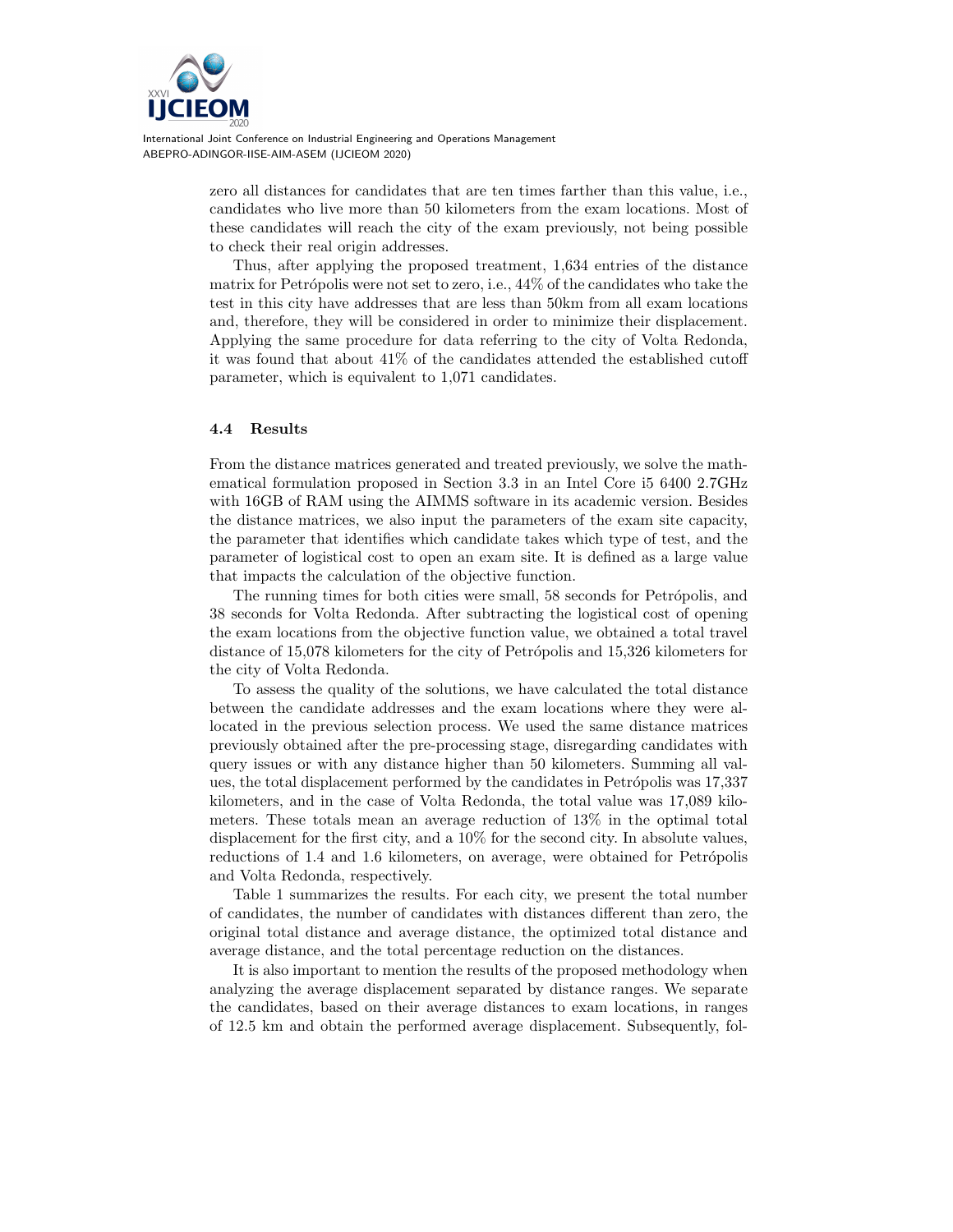

|            |                  | Petrópolis                                          | Volta Redonda |
|------------|------------------|-----------------------------------------------------|---------------|
| Candidates | Total            | 3,681                                               | 2,607         |
|            | With distances   | 1,634                                               | 1,071         |
| Original   | Total distance   | 17,337                                              | 17,089        |
|            | Average distance | 10.6                                                | 16.0          |
| Optimized  | Total distance   | 15,078                                              | 15,326        |
|            | Average distance | 9.2                                                 | 14.3          |
|            | Reduction        | 13.0%                                               | 10.3%         |
| -----      | $\cdot$ $\cdot$  | <b>B B B B B B</b><br>$\mathbf{u}$<br>$\sim$ $\sim$ | $\sim$ $\sim$ |

Table 1. Summary results for Petrópolis and Volta Redonda

lowing the defined separation, we measure the original and optimized average displacement.

We present the results for different ranges in Table 2. For each range, we present the average original and optimized distances in meters, and the total distance reduction, for both cities. From this table, it is possible to notice that the most substantial reduction appears for candidates who live closer to the exam locations. As expected, as the distance range increases, the reduction decreases since the impact for a location change would not be high for a candidate who lives far from the exam locations.

|              | Petrópolis |           |           | Volta Redonda |           |           |
|--------------|------------|-----------|-----------|---------------|-----------|-----------|
| Range        | Original   | Optimized | Reduction | Original      | Optimized | Reduction |
| [0.0, 12.5]  | 5.461      | 4.334     | 20.6%     | 6,196         | 4.682     | 24.4%     |
| [12.5, 25.0] | 18.209     | 16,702    | $8.3\%$   | 17,520        | 15,131    | 13.6%     |
| [25.0, 37.5] | 30,466     | 27.499    | $9.7\%$   | 34.943        | 33,481    | $4.2\%$   |
| [37.5, 50.0] | 41.491     | 38,677    | $6.8\%$   | 39,906        | 38,266    | $4.1\%$   |

Table 2. Results considering different distance ranges

To further illustrate the improvement obtained with the methodology, we present in Figures 2 and 3 the comparison between the original average distances and the optimized average distances, for each distance range. We can notice a definite improvement for all distance ranges.

# 5 Conclusion

This work proposed a methodology to solve a university admission exam location problem. We discussed the assumptions made during all stages, covering the data collection, distance acquisition, pre-processing, and the problem solution using a mathematical formulation. We further apply our methodology in a real-life application arising from a Brazilian university, using real data, and performed extensive experimental analyses.

The results are in line with an old demand from candidates who are, this way, allocated more efficiently, reducing the need to travel long distances to take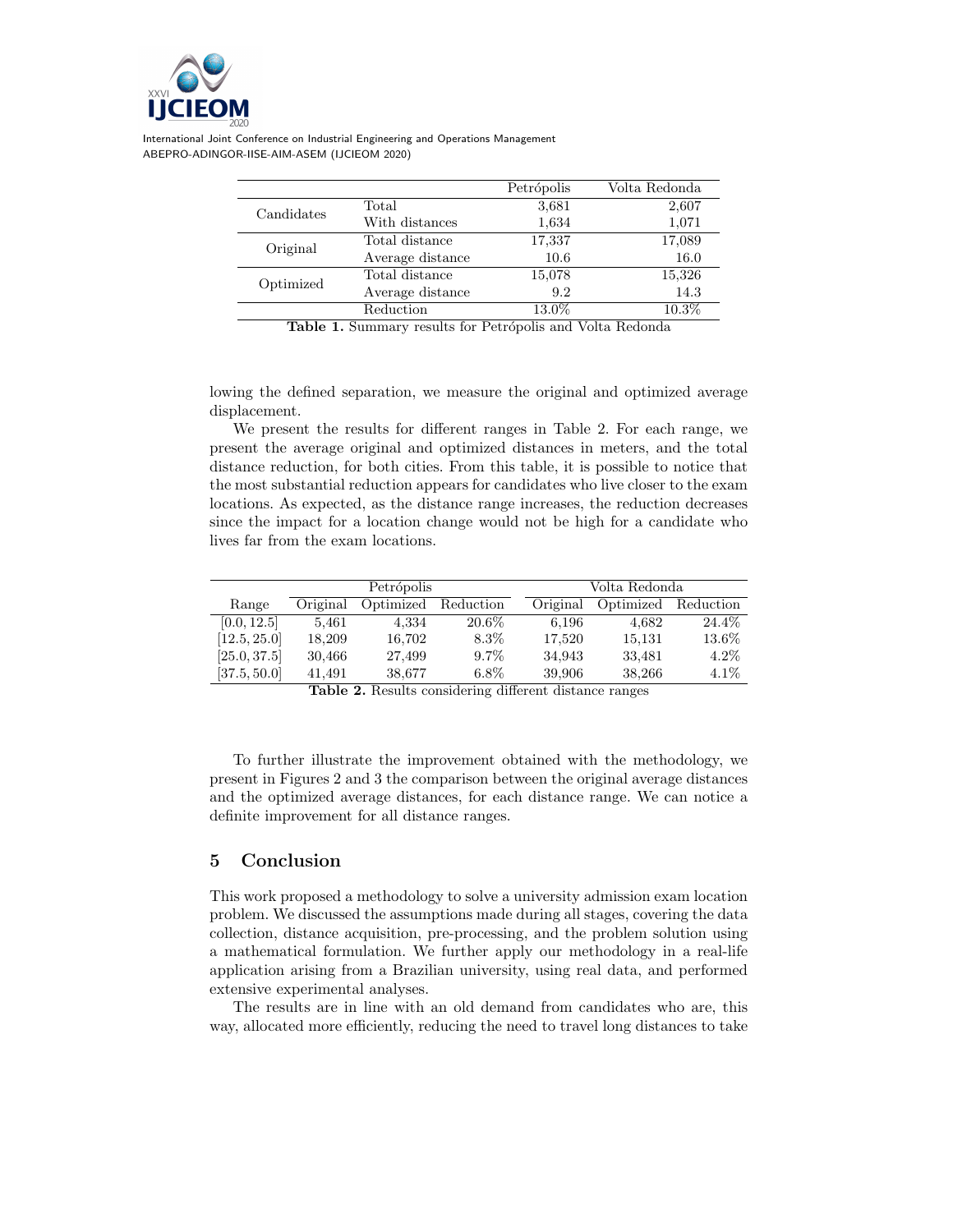



Fig. 2. Reduction on the average distance for each distance range - Petrópolis



Fig. 3. Reduction on the average distance for each distance range - Volta Redonda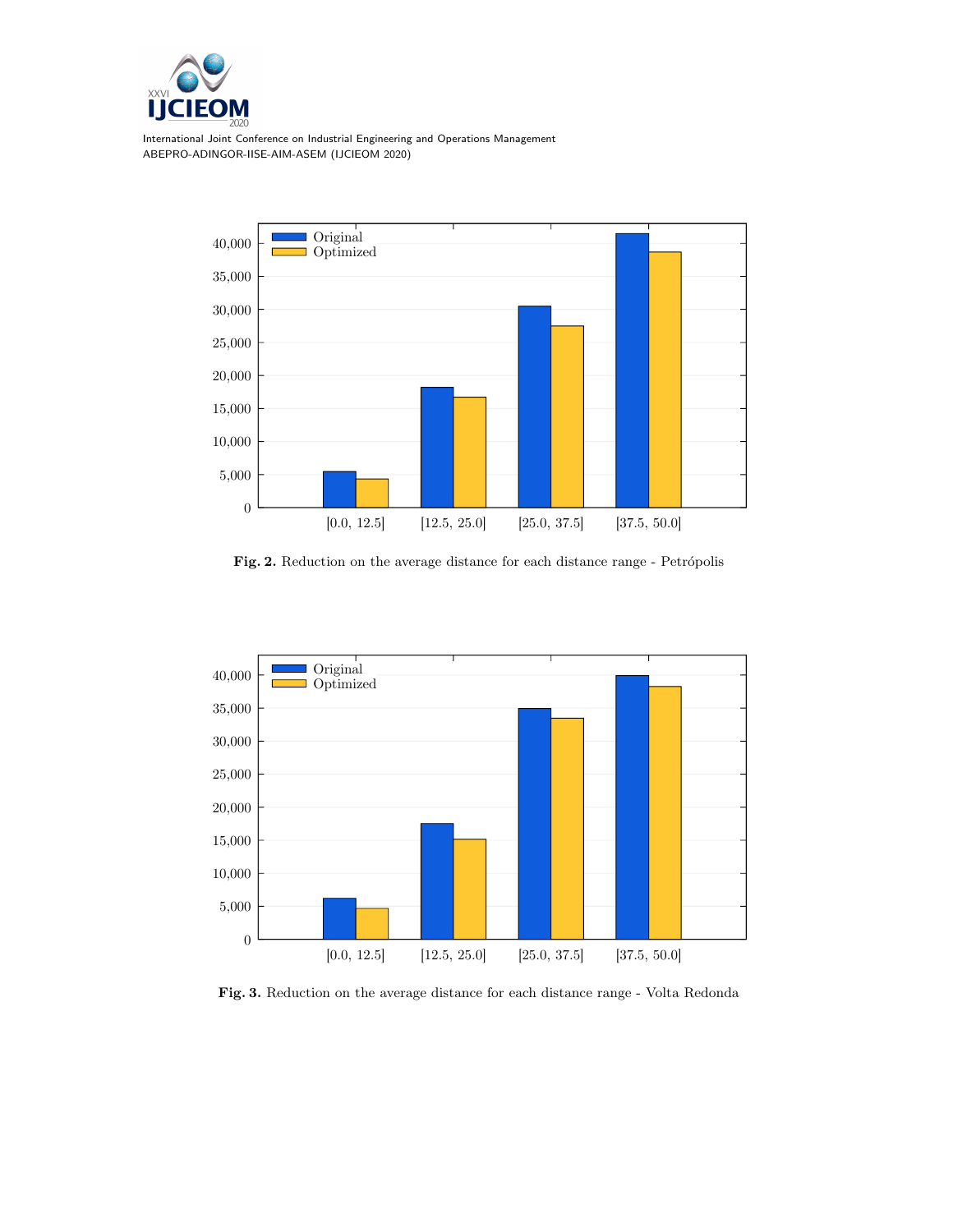

> their exams, especially for those who live in the cities where they occur, thus reducing some of the stress arising on such an important date, in addition to relieving traffic in the city, especially on its central roads. Also noteworthy is the reduction on travel distances and even a possible reduction in the number of absent candidates (which requires future studies), considering that part of candidates missed the exam because they were unable to arrive in time to the locations where they were allocated due to difficulties in transfer caused by the long distances they had to travel.

> It should be noted that the exam locations used in the optimization are the same as in the previous real process, with no possibility of including another exam location, maybe closer to the candidates' addresses. In this way, it is expected that if this formulation is used with many available exam locations, a number significantly higher than the current ones, mainly if these locations are distributed in different regions of the city, the reduction in displacement may be even more accentuated – making this a possibility for future research.

## 6 Acknowledgements

This research was partially supported by the Conselho Nacional de Desenvolvimento Científico e Tecnológico (CNPq), grants  $313521/2017-4$  and  $425962/2016-$ 4, and by the Coordenação de Aperfeiçoamento de Pessoal de Nível Superior -Brasil (CAPES), Financing Code 001.

We also would like to thank the Universidade Federal de Juiz de Fora (UFJF), and the Pontifícia Universidade Católica do Rio de Janeiro (PUC-Rio), which supported the development of this work. All support is gratefully acknowledged.

# References

- 1. de Andrade, R.Q., Silva, A.L.: Metodologia baseada no algoritmo de branch-andbound para localização de sedes de vestibulares da UFOP. In: Simpósio Brasileiro de Pesquisa Operacional. pp. 2876–2885 (2011), in Portuguese
- 2. Antunes, A., Peeters, D.: A dynamic optimization model for school network planning. Socio-Economic Planning Sciences 34, 101–120 (2000)
- 3. Bruno, G., Esposito, E., Genovese, A., Piccolo, C.: Institutions and facility mergers in the italian education system: Models and case studies. Socio-Economic Planning Sciences 53, 23–32 (2016)
- 4. Burkey, M., Bhadury, J., Eiselt, H.: A location-based comparison of health care services in four u.s. states with efficiency and equity. Socio-Economic Planning Sciences 46, 157–163 (2012)
- 5. Cabrera, A.F., La Nasa, S.M.: Understanding the college-choice process. New directions for institutional research 2000(107), 5–22 (2000)
- 6. Cotes, N., Cantillo, V.: Including deprivation costs in facility location models for humanitarian relief logistics. Socio-Economic Planning Sciences 65, 89–100 (2019)
- 7. Gale, D., Shapley, L.S.: College admissions and the stability of marriage. The American Mathematical Monthly 69(1), 9–15 (1962)
- 8. Huang, R., Kim, S., Menezes, M.B.: Facility location for large-scale emergencies. Annals of Operations Research 181, 271–286 (2010)